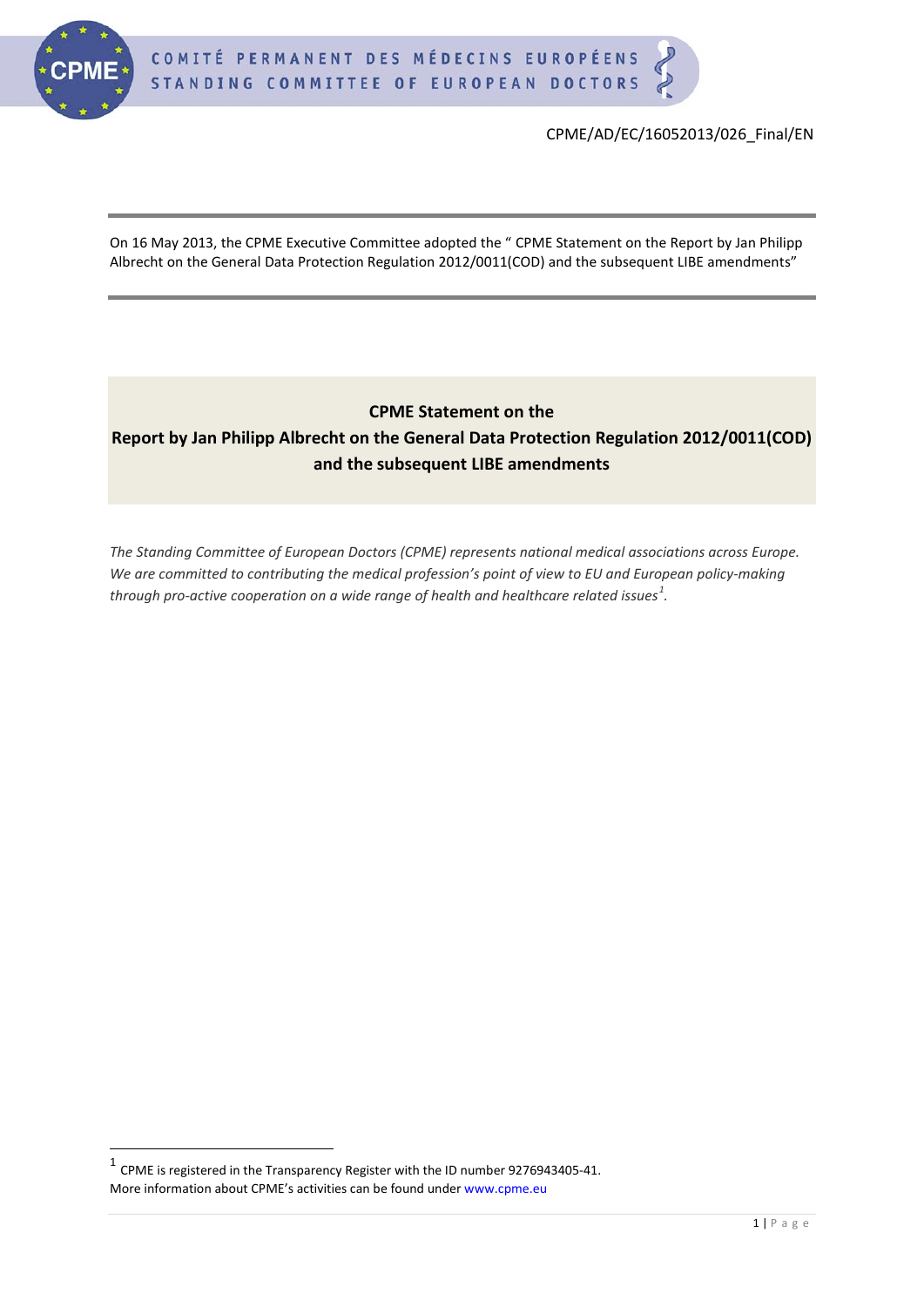

## **1/ Consent**

 $\triangleright$  Definition

CPME welcomes the clarifications brought to the notion of consent by the Rapporteur and the MEPs through their various amendments. In the context of healthcare, processing medical data is necessary to guarantee the patient the best medical treatment possible. However, a clear distinction needs to be made between primary and secondary use of medical data. The primary use of medical data refers to the patient data being shared with the treating physicians and among the healthcare team. The secondary use of data refers to the data used for example for scientific research or insurance obligations.

#### Primary use of health data

The necessity for consent to be explicitly given by the data subject - according to which either a written or oral statement or a clear affirmative action is needed – might be difficult to obtain in the context of primary use of health data in addition to the agreement of being treated, e. g. when a physician needs to share a patient's data within a defined healthcare team. The current notion of express consent apparently covers unambiguous actions as well (see Art. [2](#page-0-1)9 Working Party<sup>2</sup>) which would better accommodate the primary use of health data.

CPME therefore welcomes Amendment 412 by MEPs Sarah Ludford and Charles Tannock, which stipulates that the act of seeking and agreeing to health treatment should be considered as consent of the subject for his data to be processed. CPME also welcomes the approach of Amendment 416 by Nathalie Griesbeck, but would recommend it to be slightly rephrased. The current wording might be misleading since the decision to seek medical care is usually understood as an "implicit" agreement for personal data to be processed; using the term "explicit" would create confusion.

#### Secondary use of health data

When it comes to the identifiable health data for secondary use, CPME is of the opinion that explicit consent - according to which either a written or oral statement or a clear affirmative action is needed – should be sought. In this context it is even suggested that a written statement should be received. The patient indeed needs to agree in writing with his data being used for other purposes than the direct provision of care.

<sup>&</sup>lt;sup>2</sup> [http://ec.europa.eu/justice/data-protection/article-29/documentation/opinion](http://ec.europa.eu/justice/data-protection/article-29/documentation/opinion-recommendation/files/2011/wp187_en.pdf)[recommendation/files/2011/wp187\\_en.pdf](http://ec.europa.eu/justice/data-protection/article-29/documentation/opinion-recommendation/files/2011/wp187_en.pdf)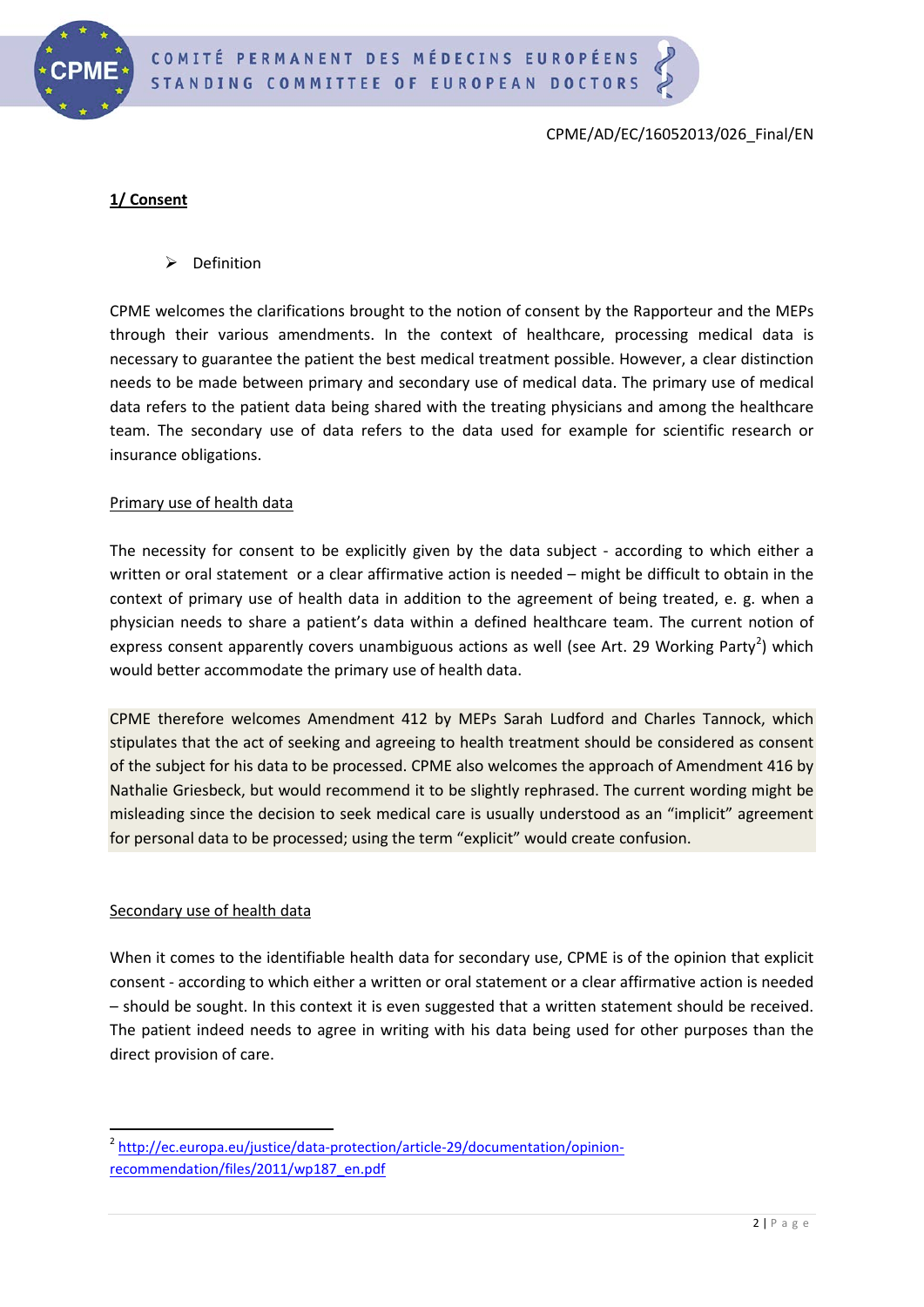

Furthermore, Article 25 of the World Medical Association Declaration of Helsinki, states that *"For medical research using identifiable human material or data, physicians must normally seek consent for the collection, analysis, storage and/or reuse. There may be situations where consent would be impossible or impractical to obtain for such research or would pose a threat to the validity of the research. In such situations the research may be done only after consideration and approval of a research ethics committee."* The draft regulation should reflect the approach of Article 25 of the WMA Declaration of Helsinki.

CPME agrees that medical research can in some cases require specific and more flexible provisions regarding consent. "Broad consent" has been introduced by some MEPs as a possibility to avoid impeding the conduct of research (Amendments 2985, 2987, 3054, 3069, 3072, 3079, 3089, 3094, 3095 by MEPs Sarah Ludford and Charles Tannock).

CPME would recommend that before introducing notions of consent, MEPs should first consider what is identifiable data and what is not. CPME considers broad consent, as proposed in these amendments, an unclear concept and should not override the need for informed consent at the present time.

 $\triangleright$  Significant imbalance

CPME raised concerns regarding the vague notion of "significant imbalance" contained in Article 7(4). In a treatment context, speaking of "significant imbalance" might be understood as an imbalanced relationship between the patient and his treating physician. The patient could evoke a "significant imbalance" to declare the consent given void.

CPME therefore welcomes the deletion amendments 983 to 988 by which any misinterpretation is avoided. Should a compromise be sought between the rapporteurs and the shadow rapporteurs, CPME would advise to introduce the notion of coercive relationship as suggested in amendment 994 by MEPs Sarah Ludford and Charles Tannock. Amendment 994 specifies that a specific exemption should be provided in the context of the patient-healthcare provider relationship. The notion of healthcare provider is very broad; it includes health professionals, but also health institutions, eg. hospitals and care centres. CPME would therefore recommend this exemption to be more precise and to only refer to the patient-physician relationship in the context of treatment provision.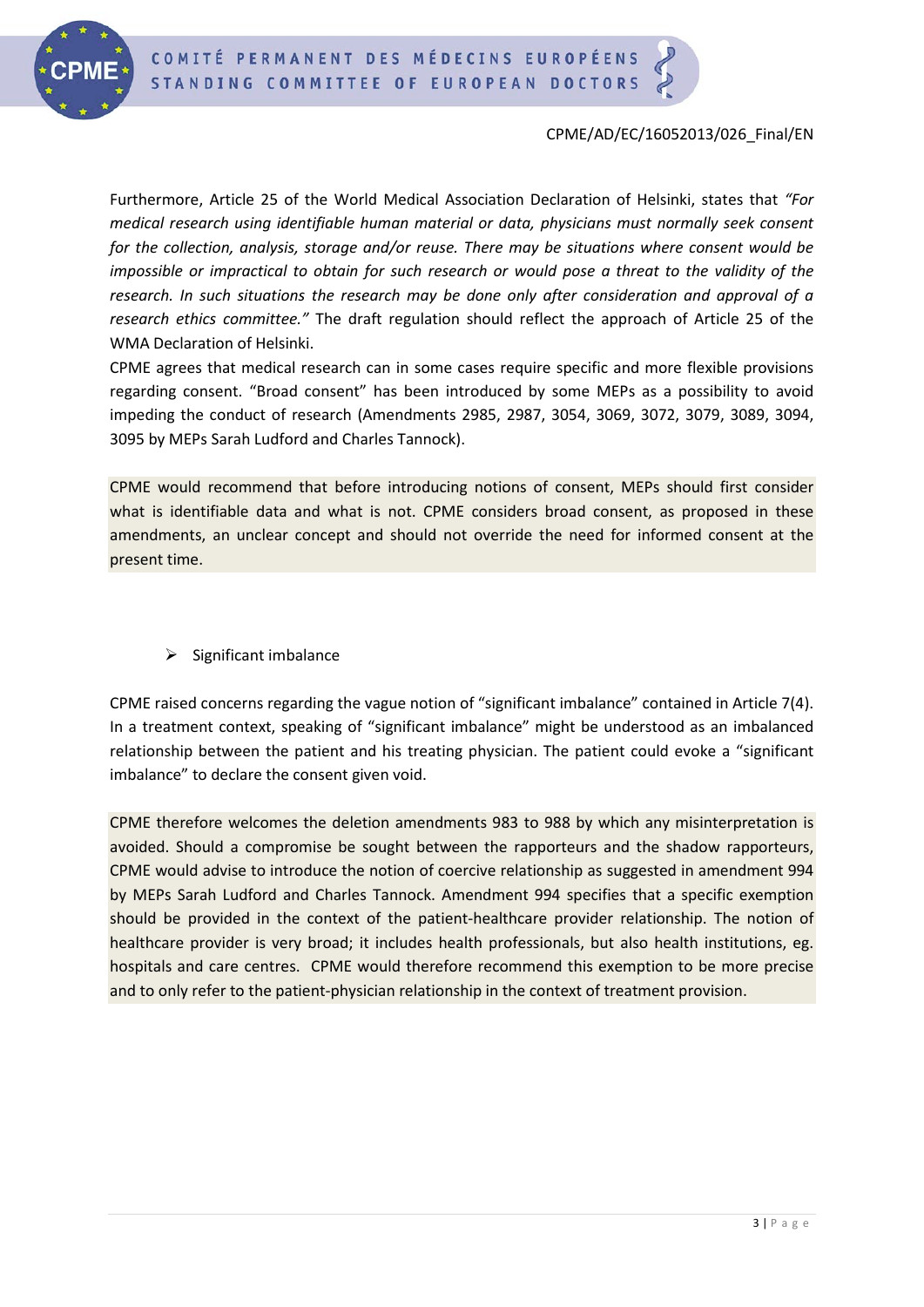

#### **2/ Right to be forgotten/Right to erasure**

 $\triangleright$  Clarifying Article 17(3)(b)

CPME agrees with the numerous amendments seeking to replace the "right to be forgotten" by the "right to erasure". This will bring legal clarity for the sake of the data subject's right. CPME has no objection to the change of terminology as long as it does not negatively impact the exceptions to this right. Health data should be exempted from this right for purposes of preventive or occupational medicine, medical diagnosis, provision of care or treatment, or the management of healthcare services as stipulated in Article 81 of the regulation.

CPME therefore welcomes the clarification brought to Article 17(3)(b) by Amendments 1431, 1432 and 1433.

 $\triangleright$  Confidentiality and liability obligations

In the context of medical treatment, the retention of data concerning health is an absolute necessity. It is also a matter of liability (eg. outside inspections, complaint procedures, identification of remains with x-rays for example) The proposed regulation foresees exceptions to the erasure of data concerning health for purposes of legal obligations imposed by national laws, eg. obligation for the practitioners to document the treatments provided (Article 17(3)(d)), and for purposes of proof, eg. in the case where the practitioner is challenged in Court (Article 17(4)(b)).

CPME welcomes the Amendments tabled to clarify this in other parts of the regulation, such as amendment 2975 by MEP Philippe Juvin.

CPME is however concerned with the suppressive amendments 1438 and 1439 tabled by MEPs Alexander Alvaro and Dimitrios Droutsas to Article 17(3)(d). The derogation foreseen to the erasure of data for purposes of legal obligations should be kept as such.

With regard to Article 17(4)(b), should a compromise be sought between the rapporteurs and shadow rapporteurs, CPME would advise to support amendment 1458 by MEP Axel Voss. This amendment is comprehensive enough to cover any kind of legal challenge of the controller in Court.